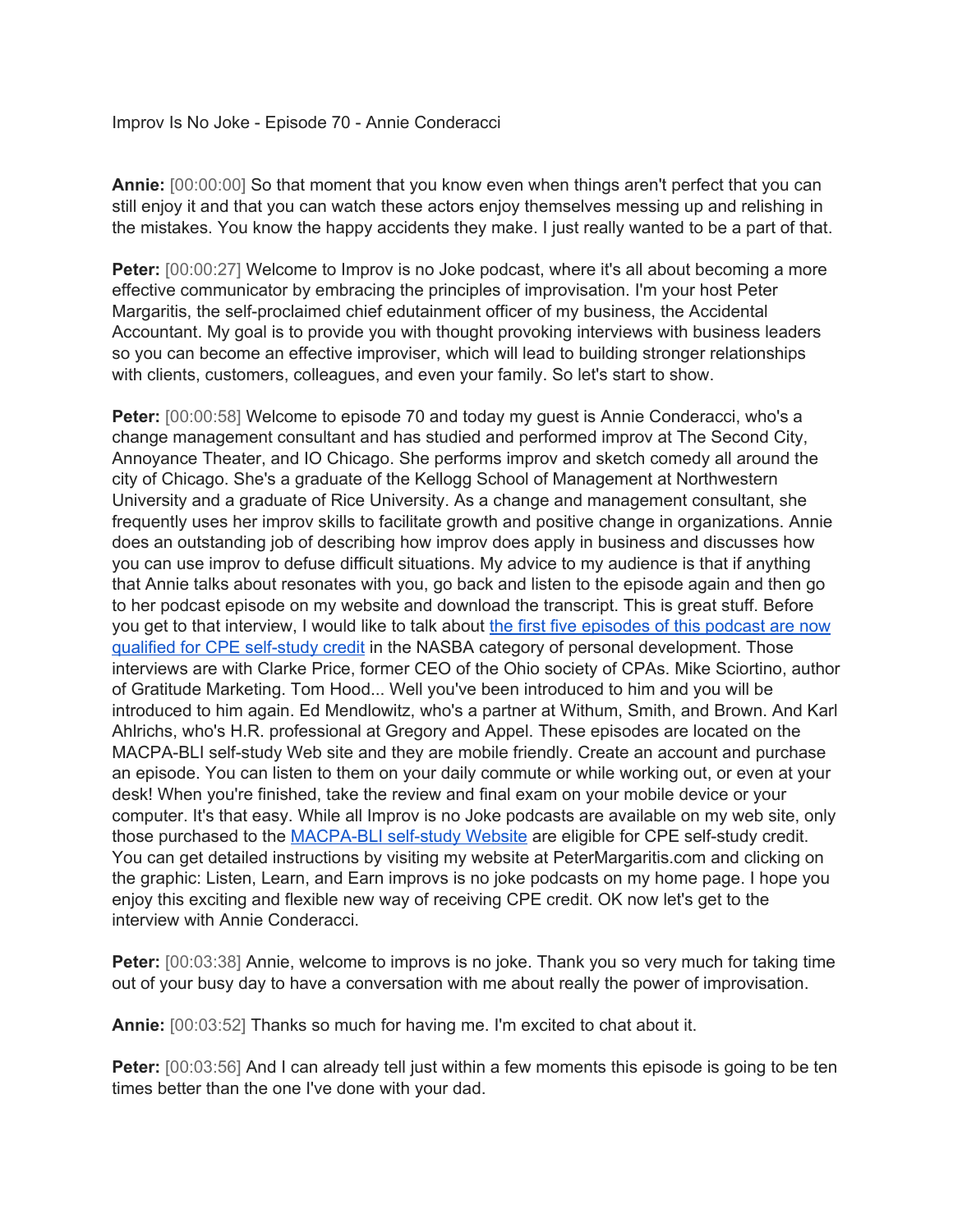**Annie:** [00:04:02] I'm sure it is.

**Peter:** [00:04:04] Hahaha. And I'm hoping. I hope he's laughing right now.

**Annie:** [00:04:09] Well you know he wasn't trained the way I was trained so you know he's self-taught.

**Peter:** [00:04:13] Hahaha. Exactly. So I'm curious to start out if you could give the audience the backstory on how you found yourself attracted, enamored by improv, and how you took that and created something really cool for yourself.

**Annie:** [00:04:35] Sure sure. So I guess my whole life I been a fan of comedy Saturday Night Live but I never really thought it was something that you could pursue professionally or in your free time. It was not something... especially I grew up in Baltimore. There weren't a lot of improv theatres or teams. You can do and kind of in college as a hobby but that seemed too terrifying to me. So really it was after my first promotion and as a consultant that I was trying to think about now that I got this promotion What do I really want to do and how do I really add value? What are my skills? So I asked my teammates, I asked people I worked for where do I really differentiate myself, and what came back was really it's how you kind can bring people together as a team. Your sense of humor really helps. You are kind of this beacon of you know fun in a kind of boring workplace or a stressful workplace, and just around that time a few of my colleagues and I went to Chicago, saw a show in Second City, and a light bulb went off and I said I have to do this. I don't know what that means. But at second city they close every show with smart marketing saying if you want to do this and it looks like fun, come to the training center. And I was hooked so I knew I had to go there. So the way I plAnnied that out was that if I got into business school, work would transfer me up there and I could take classes at Second City, which was a very expensive and roundabout way of getting there but it didn't seem to work out, which I'm very happy.

**Peter:** [00:06:24] So you were working by day and improvising at night.

**Annie:** [00:06:29] Yes. Improvising and going to business school at night.

**Peter:** [00:06:33] Oh oh oh wow both at night.

**Annie:** [00:06:35] Yes. So sometimes I was getting to work at 6:30 so I could make class by six and then make rehearsal by night. It was intense.

Peter: [00:06:45] So you never slept?

**Annie:** [00:06:47] No no no I did not sleep. But. I'm really grateful for that time it was... Talk about energy management. That was a time when I needed it.

**Peter:** [00:06:56] Oh yeah exactly. So what was it. What was the big aha moment that you had? Do you remember what it was in either watching the show or your first bet at the workshop that really grabbed you and said This is me? This. I get it.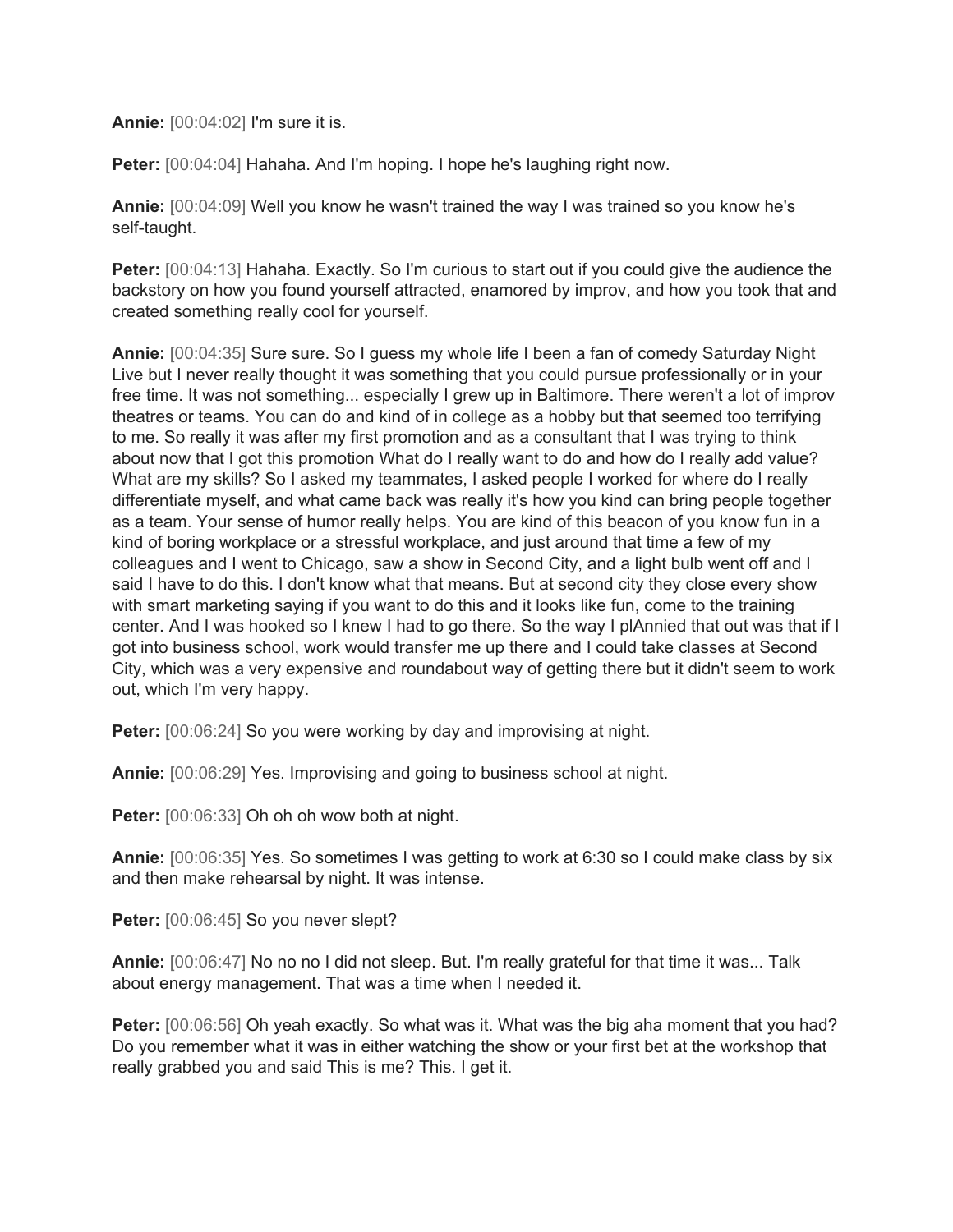**Annie:** [00:07:14] So there were a few. I think that first show part of it was realizing that you can have mistakes and everything is not perfect all the time and it's not scripted, but that even watching the actors make mistakes and embrace those mistakes and have fun doing it... that fun was contagious. So there's you know I kind of came into it with my hands or arms folded saying you know which make me laugh. Let's see what you can do. And it wasn't necessarily scripted content they weren't workshopped and work work work that made me laugh the most. It was that that energy is contagious and that camaraderie was contagious and you all kind of felt like you're in a living room at a party with your friends kind of just fooling around and playing games and making things up. It really is electric. So that moment that you know even when things aren't perfect that you can still enjoy it and that you can watch these actors enjoy themselves messing up and relishing in the mistakes. You know the happy accidents they make. I just really wanted to be a part of that. And then my first class so I took my first class level A with Brian Posehn.

**Peter:** [00:08:28] Oh yes.

**Annie:** [00:08:28] Amazing.

**Peter:** [00:08:29] Amazing amazing.

**Annie:** [00:08:31] Absolutely amazing. And that first class was... I never felt so instantly part of an ensemble, part of the crew. And like whatever I did was right in that I couldn't say anything wrong, that the group was there to support me, and that it just felt like you know the best play date you had as a kid.

**Peter:** [00:09:00] Hahaha.

**Annie:** [00:09:00] You know your parents set you up on these blind dates. But kids don't think it's awkward. Right. They they click you know and they just they are the best improvisers right because they just make stuff up and have a ball. And it was just unlearning a lot of these behaviors we have that oh that's awkward or oh I shouldn't say that - it was just so such a blast. And I got the bug I mean from that first class I just had to keep doing it.

**Peter:**  $[00:09:29]$  I just... I had Brian as-- I was up for a three day intensive and Brian Posehn was my very first instructor. And you're right. I mean it was it was such a potpourri of people that were in this group. There was actually like an ER doctor, a heart surgeon. I was I was the token accountant.

**Annie:** [00:09:49] Haha. It sounds like a bar joke.

**Peter:** [00:09:52] Yeah it does! But almost immediately the group kind of came together and he had a great way of having his you know his mAnnierisms and the way he did. But it was way that just brought everybody together. And I would walk back to my hotel taking notes in my notepad and just fill this thing up. And that was the best three days and I came back from that and I could not stop talking. It's like you got me -- I'm talking about it again!

**Annie:** [00:10:21] Yeah yeah yeah. His energy is contagious. I mean he's just an incredible teacher. And I had Jay Suko a couple terms later and he was the same similar experience of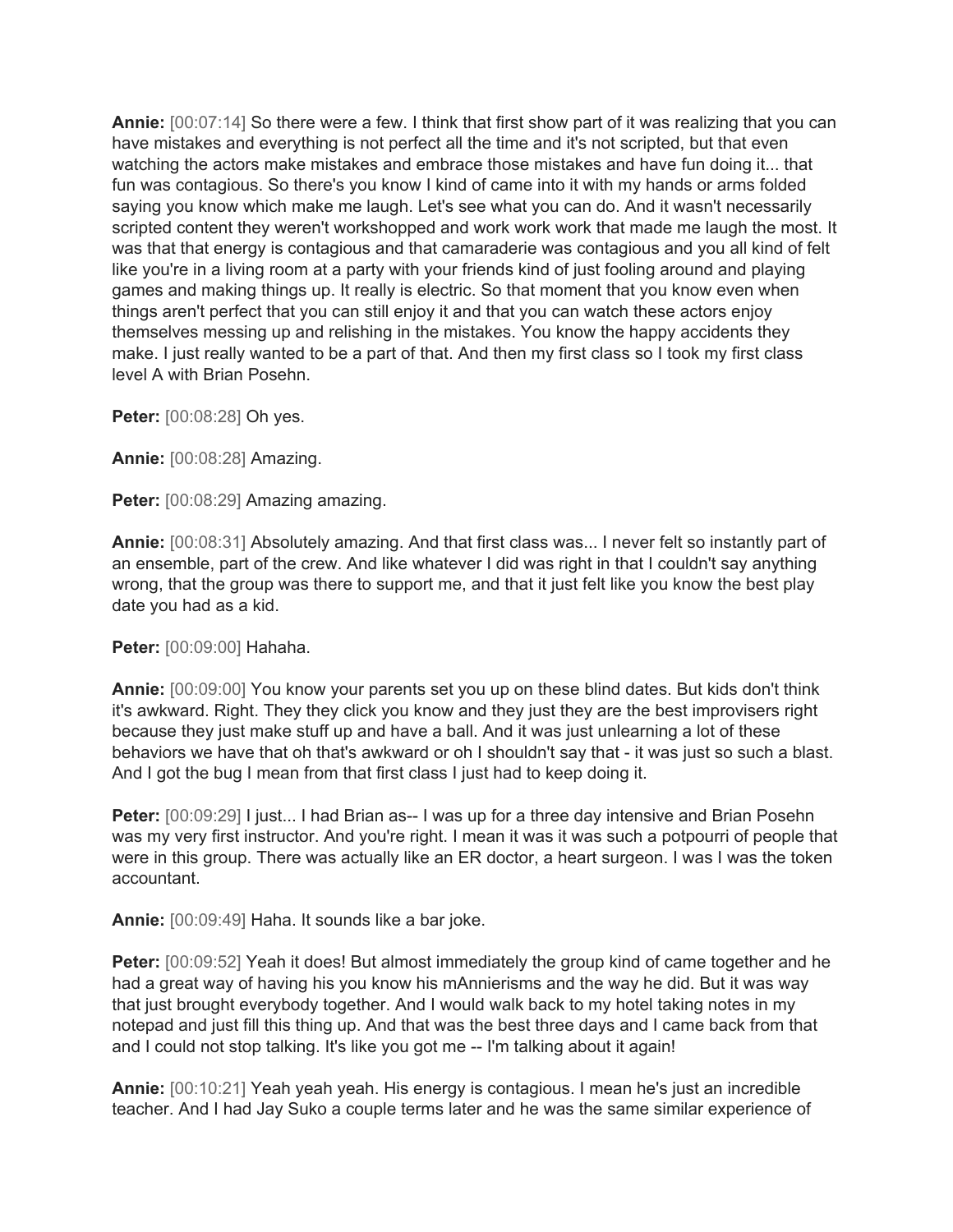just feeling like that level was more challenging. So I felt more challenge but at the same time so supported, which I think that was one of the lessons I learned that I really ended up taking back to work quite a bit is that you can still challenge people in a way that makes them feel supported and taken care of, and you can take bigger risks if you feel like you're in a safe environment.

**Peter:** [00:11:01] Exactly. And I think that's a big challenge in corporate America is one the ability to take risks because those who I've talked to the mantra that I hear is the C-suite wants us to you know think outside the box. But if we don't have the right-- if we think outside of the box and it fails we will lose our job.

**Annie:** [00:11:21] Mhm.

**Peter:** [00:11:21] So there is not there's not that level of support there. You know it's is the fear factor versus the environment that you know as I say bad ideas are just bridges to good ideas.

**Annie:** [00:11:32] For sure for sure. And you know it's it's that's what I loved about... You know creating an ensemble where you trust each other. Right. Is that I'm going to say whatever I have at the top of my brain. I may judge it. But I have a group of people who won't, who'll say yeah that's ridiculous. Let's go with that and let's see what we can build together. You know so that's why you have a hot dog stand on Mars.

**Peter:** [00:12:02] Hahaha.

**Annie:** [00:12:02] Because why not. And I think in in business you know. Right. I think drawing that bridge between you know you're not building a hot dog stand on Mars in business, unless you're maybe Elon Musk. But you know this idea that if I'm soliciting ideas, there are no bad ones it's just... if we can't do that, let's go with what's pragmatic. What can we do that's close to that? Right so you want hot to stand in you know the conference room. Probably not. But what is it about a stand that you want? And by saying yeah OK how could we make that work or what else is like that that we can do, it frees people up to you know take risks and you get better work. People aren't really motivated by fear, and you'll get kind of safe decisions and safe work out of them, if they were motivated by fear.

**Peter:**  $[00:13:02]$  Right. And in order to come up with these ideas you have to have a culture that supports-- you have to have a culture that supports failure.

**Annie:** [00:13:10] Yes. Yes, and that freedom to fail is so important. I think even just framing failure as learning opportunities. Right. Is that you know I think one of the great things about being an improviser is you will have so many bad shows - way more bad than good. But I think the culture is such that improvisors go see other improvisors perform all the time and at the end of the show someone will say you guys sucked. When are you playing again? It's the joy of the bad show because that's one more bad show that's under your belt for the good show. Right. And then you can celebrate the good show. But you you have a bad show and you're it's just great. You know you can say that was really bad. You know I can learn from it. And it's the bad shows that you really learn the most from.

**Peter:** [00:14:06] Exactly. I got to share a story with you. I was doing a workshop a creativity workshop for a company in the Baltimore area, and they had brought their emerging leaders in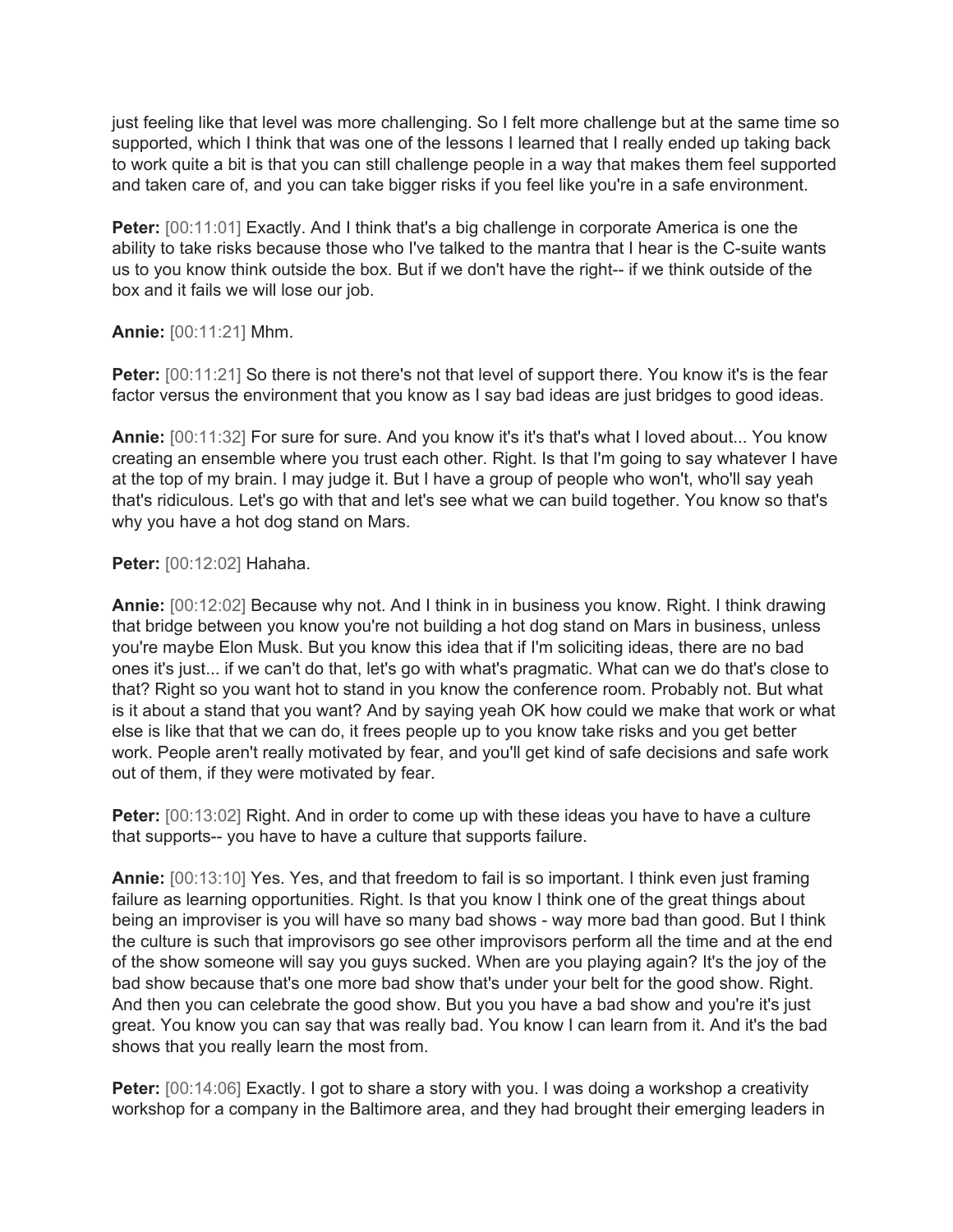from the U.S. and Latin America, and I set the culture to say you know that bad ideas are just bridges to good ideas. Don't don't don't censor yourself. Whatever said stays in this room. There's no senior management here. Nobody's going to-- you know. And one of the areas that they wanted us to tackle was come up with some ideas on how to increase profitability. So I threw that out there, throw in ideas, you know raise revenues cut costs. OK OK we got that. Dig deeper. Let's figure this out. And this one gentleman from Latin America says I'll tell you what we're go to do my friends. This is how we're going to increase profitability in our company. We are going to kill all of our competition salespeople.

**Annie:** [00:14:58] Hahahaha. All right. That's an approach.

**Peter:** [00:15:01] And everybody just broke out in laughter, and for a moment there I panicked and I went in my head like what the hell am I supposed to do with this? Then I went wait a minute! If you believe this.... Think about it for just a brief second. I looked at the group and said I'll tell you what. Let's play this idea but we're going to take murder off the table because I don't look good in orange or Orange Is The New Black.

**Annie:** [00:15:25] Haha. Right. Right.

**Peter:** [00:15:26] But instead of killing them, what if we identify our competition's top sales people and, instead of killing them, let's poach them. I said I still don't know if we would have got to that in that session with out that one gentleman giving us a horrible bad idea.

**Annie:** [00:15:45] Right.

**Peter:** [00:15:45] But felt confident that the culture was going to support him. I don't know if they implement it but just it led down this wonderful path.

**Annie:** [00:15:54] Yes yes completely and I think that culture... I know I heard it said many times right that culture comes from the top down. So when you're not in the C-Suite what what is there to do? And I think we all own responsibility for continuing and perpetuating that culture. Right. So even if you know you are in you know the worst culture in the world, you can still do what you can within your own space, and you can make the conscious decision to not perpetuate a culture that is counterproductive. And really it's... if you're fun to work with, people are going to want to work with you, especially if your methods create some sort of results. Right. So nobody has to see the ugly process that you know the bad ideas that lead you to the good one. You know all your customers care about is the good one. Right. So it really is helpful to kind of get out the cobwebs and make people feel like I can learn, I can grow, and I'm with people that are going to support that process.

**Peter:**  $[00:17:01]$  I wholeheartedly agree. And you know I always think... is there two words that might be used in the workplace that might spur this kind of positive energy? I don't know. I'm pondering. Do you happen to know a couple of them?

**Annie:** [00:17:16] I'd say Yes And! The cardinal rule. I've wanted to get a tattoo that says yes and forever, but you know after many conversations with my dad... He's like you know you could just get a T-shirt. But you know I believe so wholehearted and that there is just such a mantra. Right. You know Jay Suko said that the yes is implied when you say and, which I like too - get it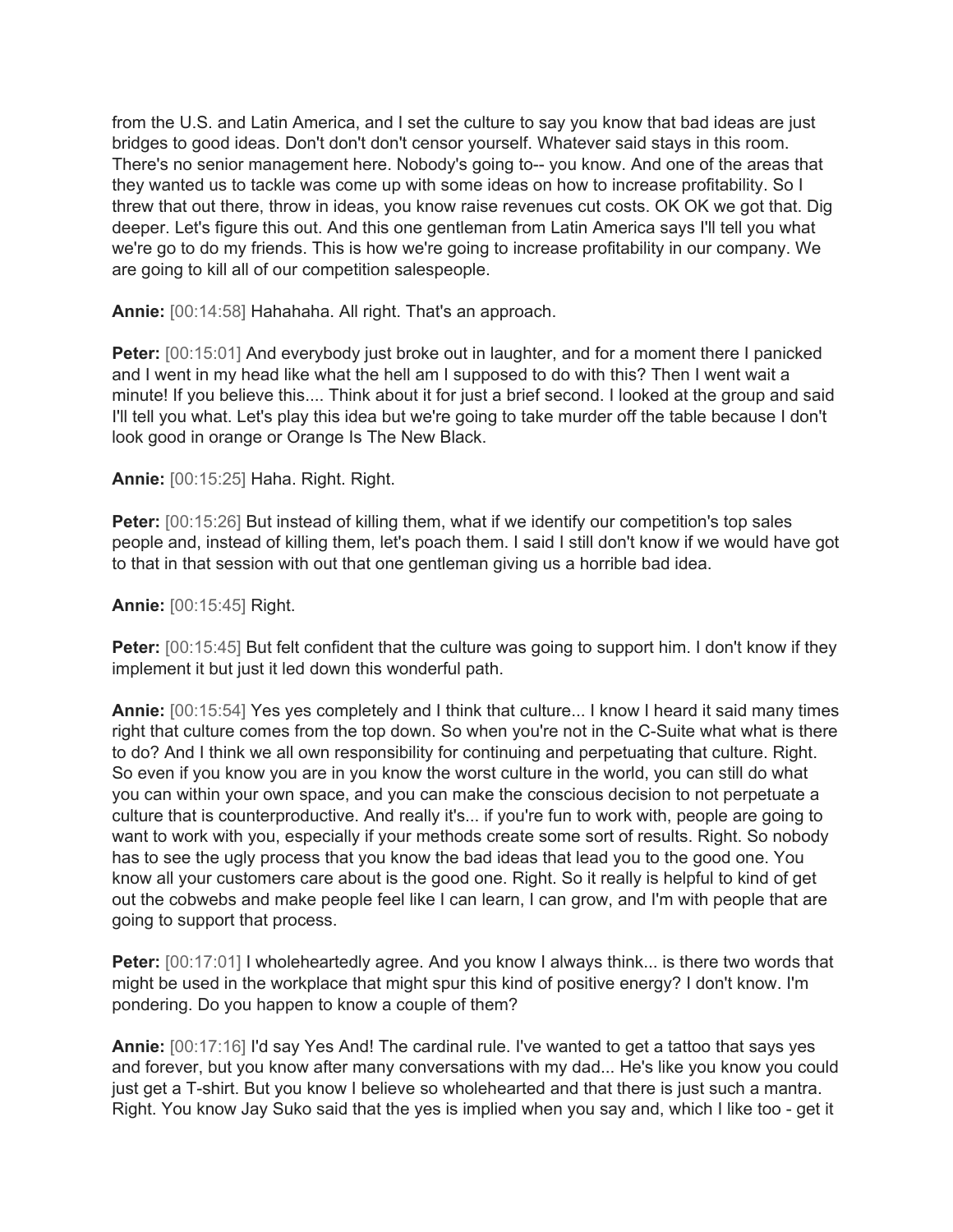down to one word, but it really does... When you first start improvising, you are forced to say yes and, and you become so sensitive to how often you're saying no. Or but or well.... You know it's that No we are building this process together. See I just did it... it's this instant agreement in that you feel like yes someone is on board, and we are now creating together. To the point that my dad has now trained himself to disagree with me using Yes And.

**Peter:** [00:18:30] Haha.

**Annie:** [00:18:30] So every time he disagrees with me it's Yes, And... yeah my improvising guru friend, coach, mentor Jay Suko, who I will continue to sing his praises, his son and he were at the playground. A friend of mine told me the story secondhand. But his son who was three at the time was playing, and he asked him Jack do you want your sandwich now. And he said no. He says Jack what are we say in on our house? And Jack says yes, and later.

**Peter:** [00:19:07] Hahaha.

**Annie:** [00:19:08] But I think you know I laugh about it... But the idea if you think about how many times a toddler will hear the word no... having a dad who is you know the primary caretaker during the day who is pumping him full of yes and yes and yes and, you know you can see the kid is calm, he is happy, he is creative. So you know just seeing it in a family context is is really cool to watch.

**Peter:** [00:19:44] Well the next time you see Jay... how old is his son now?

**Annie:** [00:19:49] I think he's about five.

**Peter:** [00:19:51] About five. So when he becomes a teenager, he's really going to be challenged to maintain Yes And. And my son now is 17 but when he was 14 he came up to me one day and he says Daddy why are you yelling at me all the time? I am not yelling at you!

**Annie:** [00:20:13] Right right right.

**Peter:** [00:20:13] Then I start thinking about my conversations and I was going yes but no because....and my book had just come out and I went Oh my God I I didn't see it. I was I was I was completely blind to it. So I consciously made an effort to not say no and but, and just Yes And and tell me why you think that. And three months later he came back to me he says Daddy you're not yelling at me anymore.

**Annie:** [00:20:46] Yeah. Wow.

Peter: [00:20:47] Don't you still love me?

**Annie:** [00:20:51] Hahahaha. Right.

**Peter:** [00:20:52] And we talked about it and we figured out it was the yes and. And you're right. We've become a lot calmer with each other and have developed a really richer father son experience because you know... the one thing that I love about yes and is the empathy - you put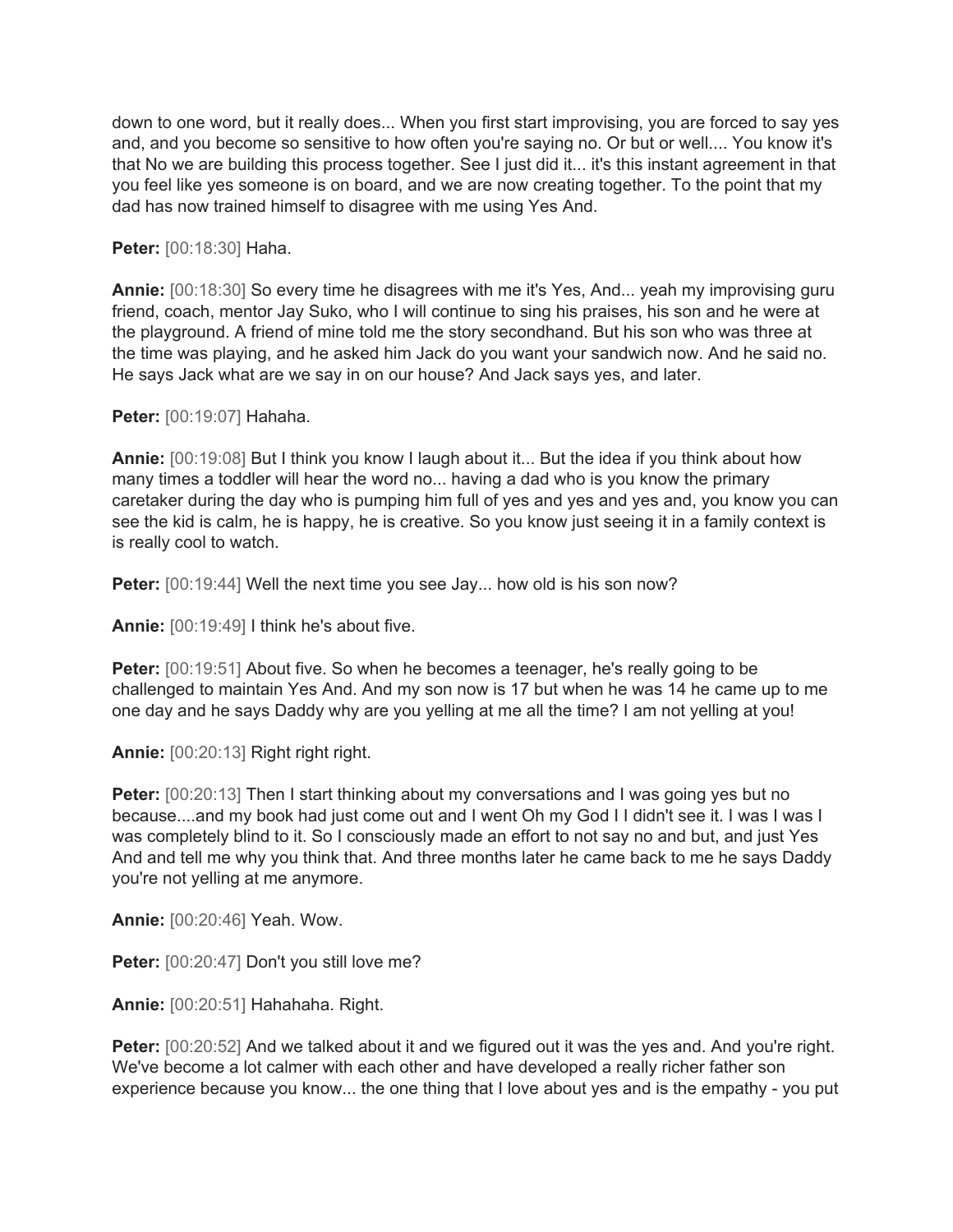yourself in the other person's shoes, and quite frankly I forgot what it was like to be a 14 year old boy.

**Annie:** [00:21:19] Right.

**Peter:** [00:21:20] Get out of middle school and to go to high school, got those hormones going.

**Annie:** [00:21:25] Yeah.

**Peter:** [00:21:26] And once I could relate with him, have empathy with him, discuss with him... the stress and the calmness come right down.

**Annie:** [00:21:36] For sure. One of my favorite improv exercises that I've done and it's a little more of an advanced exercise... But you would go into a scene and your scene partner would say the worst thing that you could possibly imagine. Right so they say they start with conflict all these... They break every imrov rule. So they go to anger. They try to start fights. Sometimes they as a really mean question, and your whole job is to defuse that situation.

# **Peter:** [00:22:05] Oooh.

**Annie:** [00:22:05] Because you'll find -- it's a great exercise -- and you'll find as an improviser right, Especially with newer improvisers, A lot of times you want to go to conflict and anger because, when you are stressed, and not knowing what you're going to say and having an audience especially is very stressful. So I'm going to default to anger and defensiveness because I don't want to look dumb in front of an audience full of people. So a lot of times you'll see these scenes just kind of devolve into... even if they start really happy and they're remembering their yes and, they will ultimately devolve into these these fight. Because it's I know this is what's comfortable in a situation where I'm stressed out and high pressure. And you know at work you have high pressure stressful situations all the time. So one of the things that I love about exercise is how can you defuse when someone's coming at you with you know why did you do this or why. You know what's wrong with you. But you know where is this person coming from. Right? And how can I take care of my scene partner. What is it that they need or that their character needs that they're not getting? And I think one of the greatest ways to initiate a scene is to make eye contact and smile.

# **Peter:** [00:23:33] Right.

**Annie:** [00:23:34] You convey that I'm comfortable, I've got your back, you've got my back, and even in just a look you can do that. But I think it's... It's that at work right when you're presented with a stressful situation, or you know someone's yelling at you or mad at you, it usually comes from a place of stress. And sometimes it is culturally right. Stress rolls downhill. This is what I've learned that when I'm stressed I put stress on to whoever is below me.

# **Peter:** [00:24:14] Right.

**Annie:** [00:24:15] So they can feel the pain that I feel. Whereas what I found to be more productive is hey I notice you're stressed out. You know my superior. What can I do to diffuse that and What can I do to help that situation? How can I make you look good? Right and that's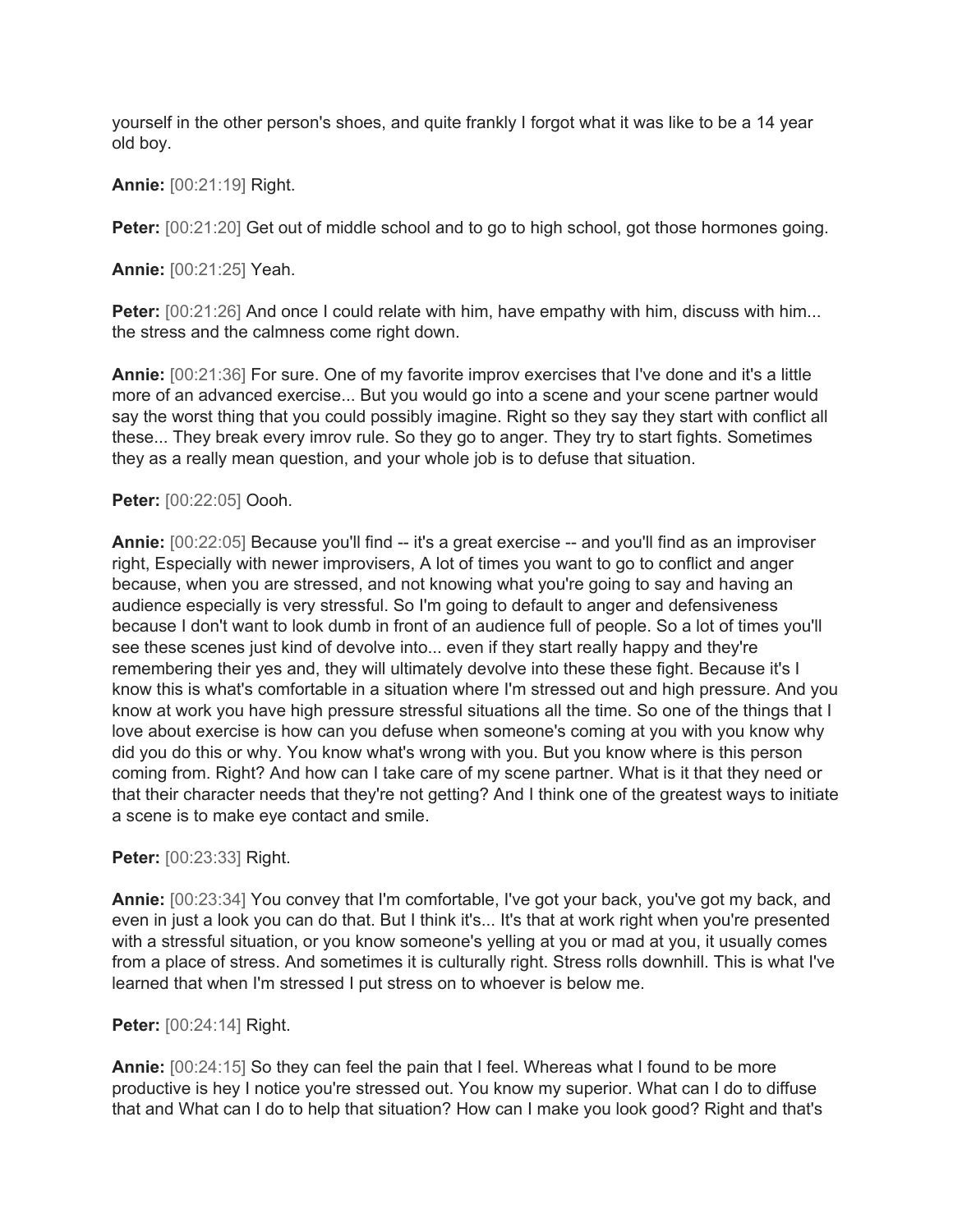an improv rule too. You want to make your scene partner look great. You want to make your team teammates feel like geniuses.

**Peter:** [00:24:40] Right.

**Annie:** [00:24:40] So I think this idea that you coming at me with anger or from stress.... That's about You. It's not about me. So how can we work together to kind of alleviate that stress?

**Peter:** [00:24:54] OK two questions here. What's the name of the improv game that you just described?

**Annie:** [00:24:59] Oh man I don't know the name of the game. I will have to look it up and I send it to you. But I mean it's just to deflect and diffuse.

**Peter:** [00:25:12] And the second thing is so you know we can do that on an improv stage. We can do that in a workshop. But when somebody comes at you and they're mad, I think you their body language is going to make you become defensive.

**Annie:** [00:25:26] Of course.

**Peter:** [00:25:27] And it takes a lot of energy to diffuse that to say what you know what seems to be the problem and how can I help us in this situation. But so if I'm the cause of his anger or her anger, how do you dig out of that?

**Annie:** [00:25:49] Yeah. And actually it brings to mind... I was interviewing a young woman for an analyst position out of college, and she was a soccer referee and she refereed 10 to 12 year old girls, and she would have parents you know.

**Peter:** [00:26:08] Ohhhh Yeah.

**Annie:** [00:26:09] And I asked her a similar question. Right. So how do you deal with that? And keep your cool during the games. And she said you know to me I think it's actually really empowering. Right. I think it's you know it's just a game. It's 10 to 12 year old girls playing soccer and I know that's not about me. It's kind of a compliment that I can make you that upset.

**Peter:** [00:26:33] Hahaha.

**Annie:** [00:26:33] You know I'm just a college student trying to ref the game doing my best the best I can. But you know it's it's... And she says I usually address them with calm. You know it's calm and relaxed, and that defuses it because the thing is, what happens when you come back with that anger and defensiveness it just escalates. So. So it's very hard to continue to fight when it's a losing battle. Right. You're you're not.... You want to fight with me? I mean one of the best tips that I got from Jay was if someone's trying to start an argument with you in a scene, you can say I'm not trying to fight with you. Character to character, improvisor to improvisor, employee to supervisor - I'm not trying to fight with you. I'm just come from a place of honesty, and I think that's that's the improvisor way too. If you don't know what to say, start from truth. Right. So a lot of times... I mean I've been in plenty of situations where things have gotten heated. Right. But I think it's knowing that your body physically will get defensive. That body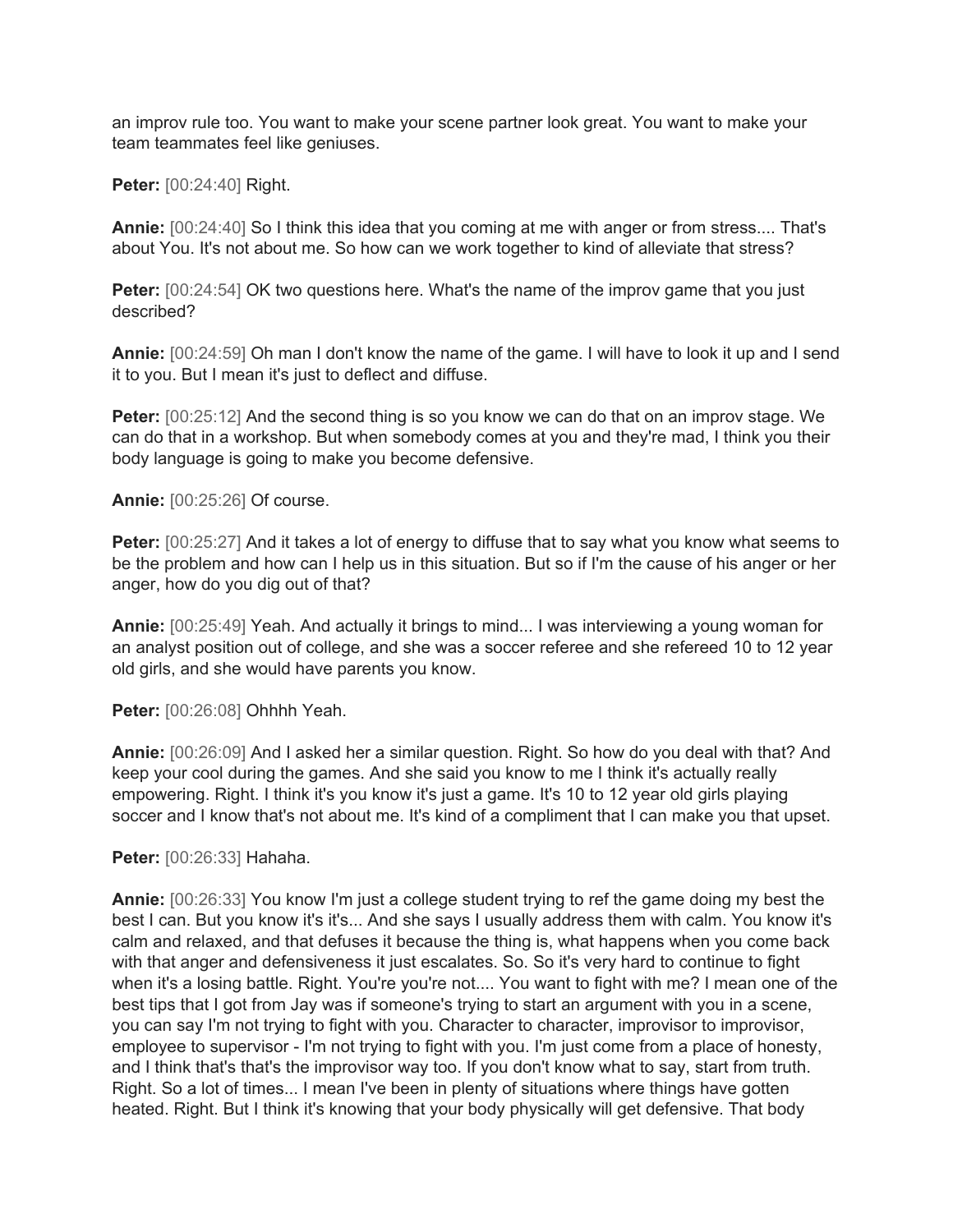language. Acknowledging that this is something that my body is reacting to, but you know cognitively I know that this is only going to escalate if I continue with it. Right. So sometimes it's OK let them get out whatever they have to get out, and then where can we where can we get that common ground right. And acknowledging how they feel, that I understand your stress, I understand that you know I don't know the report was late. Help me understand where we can... We can do better in the future. Right.

**Peter:** [00:28:26] And that takes me to a Harvard Business Review article that came out a few years ago that basically said, if you can take emotion out of a discussion of an argument, you'll get to a solution faster. And one of the suggestions was is let them get the emotion out.

## **Annie:** [00:28:43] Right.

**Peter:** [00:28:43] Let them get that anger out let them get the sadness out - let them get out of the system and then become a little more rational and you'll stick to the facts. And then how can I help you or does this help me get better. And it turns into a much more productive... and it is to a degree what you are saying, defuse.

**Annie:** [00:29:01] Yes and I think as an improviser one of the things I've learned is acknowledge the way somebody feels. You'd be surprised how powerful that is. To say I understand you maybe stress or I get that you're stressed out, because that is... even just having someone acknowledge that can be a huge relief. Right. So and seeing the words right as opposed to you know from my body language you can tell that message is received, you're stressed out, you're angry. It's so much more productive. Right. I think at the end of the day it's not... Yes I am kind of touchy feely and I think that everybody's feelings matter, but and really at the end of the day you get to that productivity work quickly when you can acknowledge and say it's... address the emotion I would say, even instead of get past it. Right. It's that it's that this is a valid thing. It's valid that you're stressed. It is valid that you're angry. Now let's unpack that.

**Peter:** [00:30:06] Yeah exactly. And how can I-- how can we figure out figure it out and just make it better. And just so it doesn't happen again. You know I had a boss once and I had a huge screw up and I was expecting to get chewed up and I went into her office and and told her the mistake. And she did not flinch. She looked as calm cool and collected. And then she asked me what my solution was, which I had none because I panicked and I went in there. She then she you know jumped me. Then she really chewed me upside down the other side. But these words I have never forgotten. She says Pete. I expect that you will make mistakes because you're human. I go Holy cow. Nobody's ever told me that before. But she says but I also expect you come into my office with a solution. I don't care for it's right or wrong - it's going to start the conversation.

**Annie:** [00:31:05] Exactly.

**Peter:** [00:31:06] And I mean... although she did know at the time, she was improvising.

**Annie:** [00:31:11] Of course great boss. And I think the context is important. Right. And I took this with me as with my employees. Is that even if they've screwed up the biggest thing that you know they could have possibly screwed up right, in the grand scheme of things it's like you know the company stock isn't going to crash because this thing is late. Right. You know it's it's like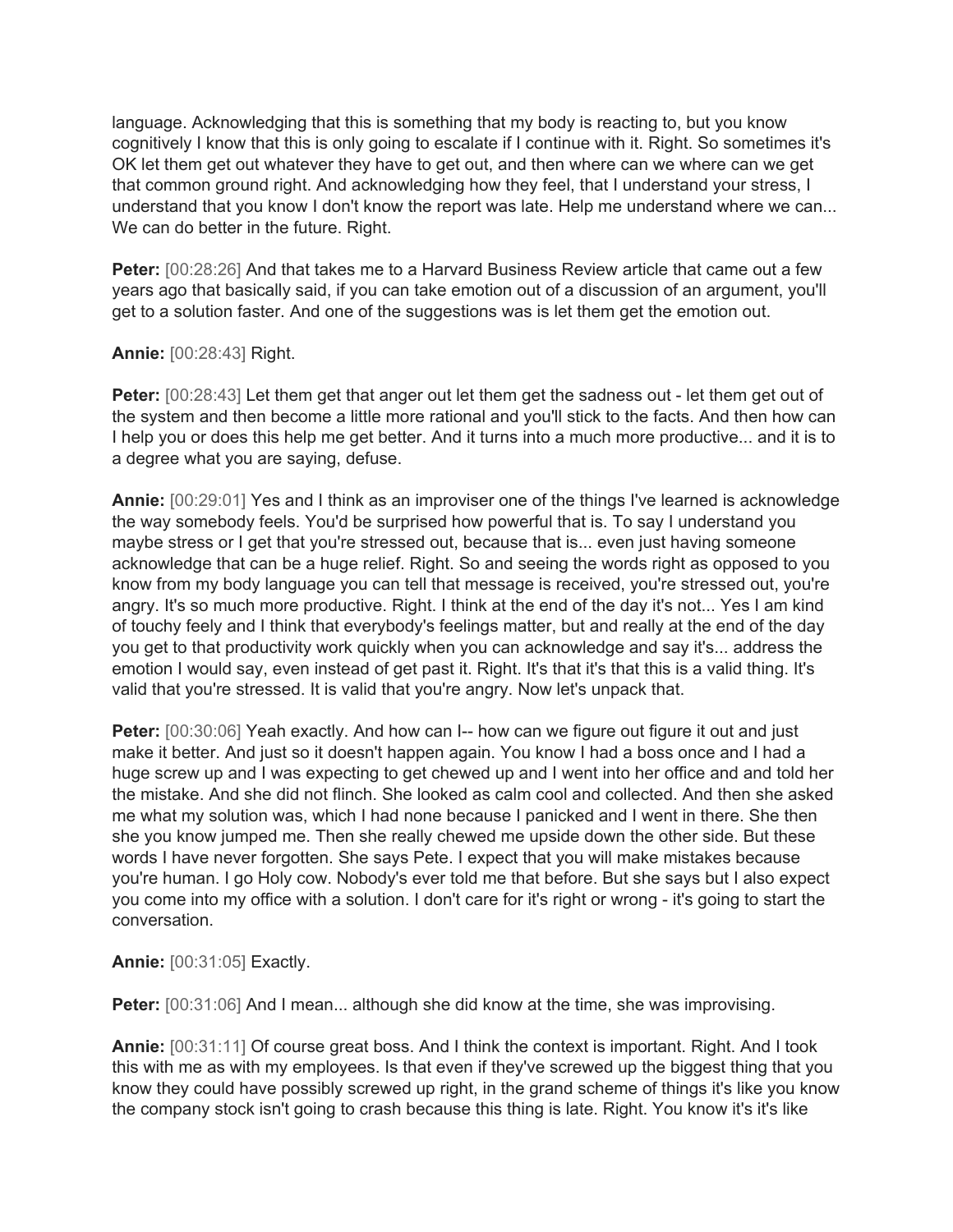let's put this in context. It's important. And I think saying you know yes even if it makes your boss look bad. Right. I think for me the worst is when I feel like I messed up and made my boss look bad. It's part of their role to make sure that you know you learn from it right and how can how can I learn better from it. And then if I am managing people how do I serve as that shield? How do I put that into perspective for my own employees? Right. How do I provide that environment? You know like your boss right. To say that you have that freedom to fail and mess up because I want you to be able to work, and you're going to learn from making mistakes. You're not going to learn and retain and grow by doing the same thing over and over again. You know in that 70 percent 80 percent good. Right. You know I want to stress you and challenge you and make you better.

**Peter:** [00:32:35] I have not for all the bosses I've had in my life... Nobody has ever addressed it like she did.

**Annie:** [00:32:43] Yeah.

**Peter:** [00:32:44] And some won't even address the issue. Some would just you know ignore it and maybe will go away or maybe he'll just go away. But I mean her name is RoxAnnie. I give her.. those words will stay with me forever and I tell all she was the best leader, one of the best leaders, one of the best bosses I've ever had in my life because nobody said I expect that you will make mistakes, which really scared me.

**Annie:** [00:33:15] Hahahahaha. Well, right, you're like all the time?

**Peter:** [00:33:18] Yeah. Oh really I love my job now. I can relax and be myself.

**Annie:** [00:33:23] Right. Right. And I think you touched on... I think there's a difference between a manager and a leader. You know so. So your manager. Right. I think of a manager as almost micromanaging right. They manage tasks right. It's very internally focused and internal to the organization right. And that's a certain set of skills. Right. And I'm not knocking those skills. I paid a lot of money to get those. But I think there is something about leadership in that you know a leader is someone that inspires and motivates. Right. And I think you can have organizations where you have managers, really great managers, in leadership positions who don't know that piece or aren't skilled at that piece. We see that in corporate America a lot. You go up the chain in management and you get to a leadership position where you don't know how to inspire and motivate because that's what you're good at. That's not when you've been practicing for the last you know umpteen years. So it's it's that... How do we teach leadership? Right because that's something that isn't really part of your KPIs, whether or not you're doing a job you know how are you motivating your team? How are you really inspiring people to do that work? Do people trust you? Those are much harder to measure and much harder to get to and say... this is kind of that X factor. Right. We call it executive presence or something like that.

**Peter:** [00:35:01] It's it's funny that you go down this path because you know corporate America... they spend a lot of money to bring people come in teach them leadership and they think well I've had an eight hour. I've had a conference course on leadership. I can be a leader, but... I think maybe I saw this on a Simon Sinek video interview but he said you know leadership is something that you have to practice every single day. A seminar doesn't make you a leader. Reading books on Lincoln doesn't make you instantly a leader. You have to take a someone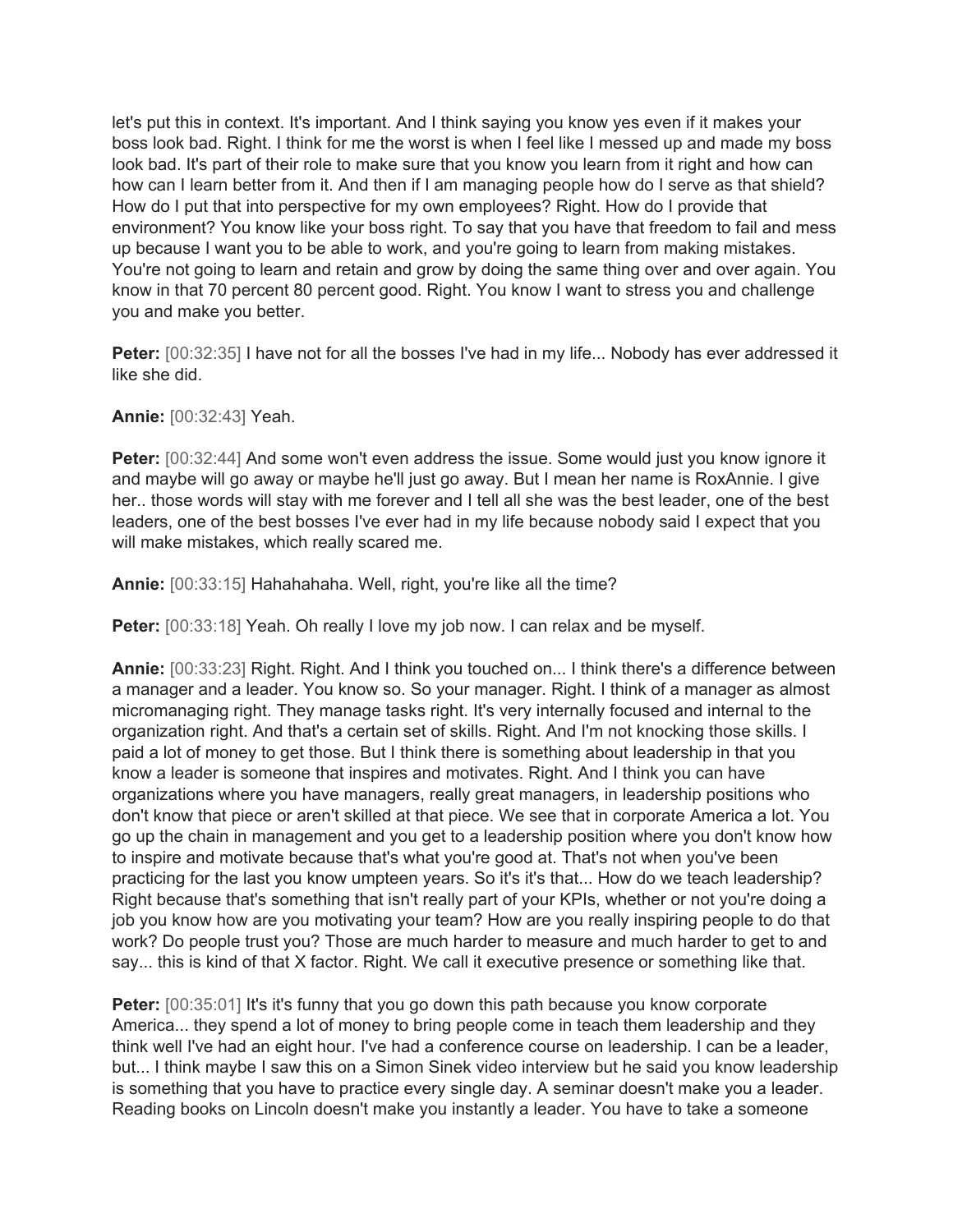named Phil Kim did a TED talk. You know you have to have these little have these little wins in order to win to win the battle. And I think you know you know this has always been one of my frustrations as somebody who who teaches leadership-- is the ability to follow up and make sure that they're keeping-- but you know I that's not my responsibility. It's to inspire them to continually to try to do this because you know they get back you get back to work you get right back into that rut.

**Annie:** [00:36:08] Of course.

**Peter:** [00:36:09] And if you forget and it's like OK... did we all just waste our time and money for... to check a box?

**Annie:** [00:36:18] Yeah. And you have things you have behaviors, a series of behaviors, that have made you successful thus far. Right. So it's very hard to unlearn those things. And that's one of the things you know I'm bringing it back to Improv that I was learning. I have these behaviors. And for me one of the behaviors I wanted to unlearn was I used to go to a joke right away when I was stressed or there was tension. Right. It was tell a joke and diffuse the situation that way. And you know that's not great either. You can make a lot of people very mad when you do that.

**Peter:** [00:36:52] Uhhh Yes you can. Voice of experience.

**Annie:** [00:36:56] Exactly. So I think that was part of the reason I wanted to train. I want some control of when I use it when I don't. And I think that that was the behavior that I had learned to work you know on the playground, and had worked you know in middle school and high school and college... that it didn't work so well you know at work. And you know you have to unlearn those behaviors. And I think one of the things that being a little bit type A, as I would say a control enthusiast.

**Peter:** [00:37:31] Hahahaha.

**Annie:** [00:37:35] You know there are certain behaviors that you have right that you know that you built up that made you to a certain point of success. So there is absolutely a fear in unraveling those. Because it's worked so far. And I think in organizations right to culture change right... Well this is the way we operated for 50 years. And it's especially if you're profitable right... if it ain't broke. You know and I think that's one of the great things about Glassdoor is doing right is that Glassdoor is giving that power to employees to say you know all the stuff that used to just kind of go away... with you know once I leave the company it doesn't matter... that things like that are really starting to matter. That culture leadership really you know now you can start to measure it because people are filling out there satisfaction surveys and they're and they're putting it online for everybody to read. I think it's quite a good thing but I think organizations are really having to adjust because people are demanding it.

**Peter:** [00:38:48] Exactly. I'm going to turn this just a little bit a different direction. It's tied into there. So to learn, to do... What's your thought on having a course as part of the curriculum within middle school, in high school, in college, as it relates to improv.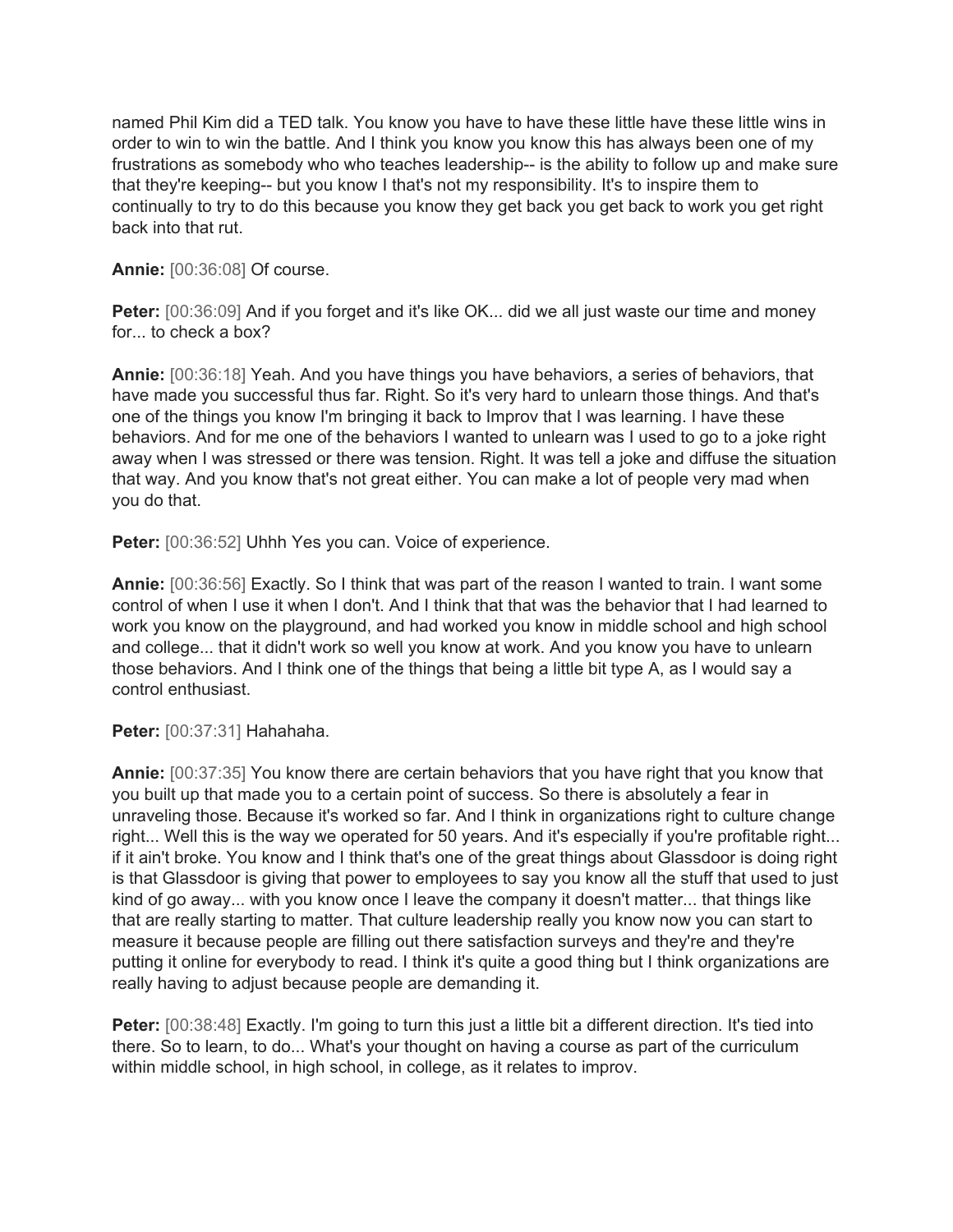**Annie:** [00:39:08] Oh I mean I think it's fantastic. I I volunteer with an organization that actually does that. It's called Room to Improv. It's run by a fabulous woman who went through A3 at second city and also took courses from Jay Suko. And it's precisely that. She used to work at schools, was a retired schoolteacher. And within a couple classes she realized this belongs in a classroom because she was in her 50s when she was taking the class and she's realizing you know all these behaviors that she built up. And she's saying wow you know if we started with kids right, and kids could start acknowledging these behaviors early, building good teams, teamwork, leadership skills, thinking quickly on your feet, supporting each other... that it can actually make a great difference. Not just personally for them, but also you know for the school. So she's in quite a few schools. She's in charter schools right now. But you know the students notice the difference of course. I think the teachers, too, do notice a difference in behavior. And now we're working... I'm working with her on actually type metrics that. So attendance. Does that change? Nobody wants to miss improv day.... because it's a lot of fun.

#### **Peter:** [00:40:48] Haha. Yeah.

**Annie:** [00:40:49] So I think there's a way to actually start measuring it, because that's the thing that I have struggled with in business is I can preach about how great it is all day but I think they want to say OK give me the metrics. Show me where the value is. Because a lot of people think it's just you know cracking jokes all day... and so showing that value. And I think the great thing about schools is that you can you can look at attendance, you can look at grade point average, you get a disciplinary record. And I think it absolutely makes a difference because I just believe it and I know it and I've seen it myself, anecdotally, but I've also seen it in these students.

**Peter:** [00:41:29] I've thought about it... if I was in town more often than not I thought about something, maybe taking it to my son's high school, and just start something like that. Just because I truly believe... and we've had this conversation via e-mail about I'd love my son to spend a year studying second city, studying improv in Chicago, because I think overall it would have such a big benefit to him when he was into college, when he would get into the workforce, and it would be the big differentiator between him and another candidate. I don't know.. do you know Alison Estep?

### **Annie:** [00:42:06] I don't think so.

**Peter:** [00:42:07] She studied at second city and she was a graduate from the conservatory and I interviewed her not too long ago. I met her... She was at the time working at the Indiana society of CPAs as a marketing person and she whole heartedly-- same thing. We need to get this in the schools is be great for kids. It really is life changing, and that's what I love about it because you know when I when I discovered this I was doing standup and there's no support there.

**Annie:** [00:42:38] No no no.

**Peter:** [00:42:40] It's it's very... can be kind of a kind of cutthroat. But when I was introduced to improv all this is this is when I made that realization that aha moment. It's much more than just being funny. It can be a way of life.

**Annie:** [00:42:54] Of course. As an evangelist I wholeheartedly agree.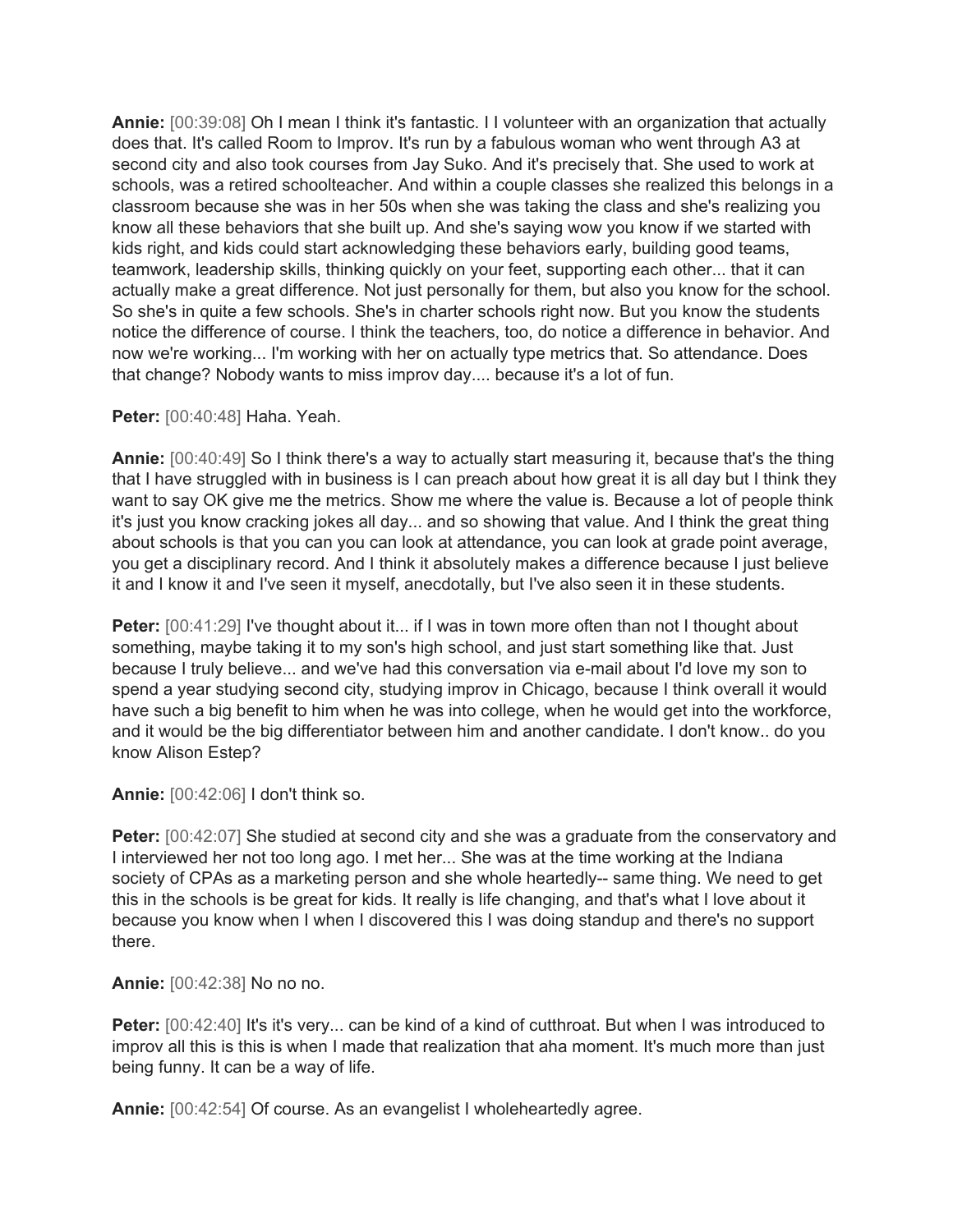**Peter:** [00:43:00] Well I'm carrying... I'm behind you with your robe holding your robe and carrying your cane and tooting the horn for you.

**Annie:** [00:43:08] Thank you.

**Peter:** [00:43:09] Because think about my audience, which primarily when I speak to these groups of CPAs, and to say that they might be skeptical could be an understatement.

**Annie:** [00:43:24] For sure.

**Peter:** [00:43:25] And you know I could see that they're going it's all about comedy. Who's that Drew Carey dude. It's just about silliness. But once I was able to get them in room, once I was able to within the first five to 10 minutes show them that it was much more than comedy... I could see their aha moment.

**Annie:** [00:43:48] For sure.

**Peter:** [00:43:49] And then they began to understand, and that was a big challenge when I wrote the book because I knew that was a hurdle I've been trying to scale for years, and it was at some point in time I finally had that aha moment on how to get past that. Knowing that they think it's silly and being able to convince them that it's really wonderful leadership / life tool.

**Annie:** [00:44:16] Right. And really the comedy is it is just kind of a happy output. Right. I think most of improv is not funny. Or it's funny because you're watching people... you know you're watching your teammates struggle and enjoy themselves. Right. But but I think we almost do ourselves a disservice for saying that it's about the funny because it's it's really about truth and honesty. Right. And I think most of the laughs you get in improv are when you speak to that truth and specificity. I'm seeing someone... specificity just such a gift. As a performer right. It's that I use I say I'm making Boboli pizza instead of just pizza, and people laugh. Right. And you Boboli itself isn't funny. Right. But it's that you are doing something that I can identify with. And now we immediately have made this connection. Right. And so it's not it's it's that truth in comedy. Right that I laugh because I recognize and I laugh because I can relate, and I think some of the funniest improvisers are not "funny people." Right. I think you mentioned you took your first workshop with you know a bunch of professionals.

**Peter:** [00:45:38] Yeah.

**Annie:** [00:45:39] And I had the same experiences. Most people taking the class are not there to be on Saturday Night Live. They're there are to gain confidence in public speaking, they're there to do something different, meet new people. A lot of them have other reasons for being there. And luckily in Chicago people know what it is and they see the value in it. But still you find some of the funniest improv is from people who aren't being funny at all... they're just being honest, and it's just such a relief.

**Peter:** [00:46:18] Well yeah. I'm thinking Truth and comedy... wait a minute that's an improv book.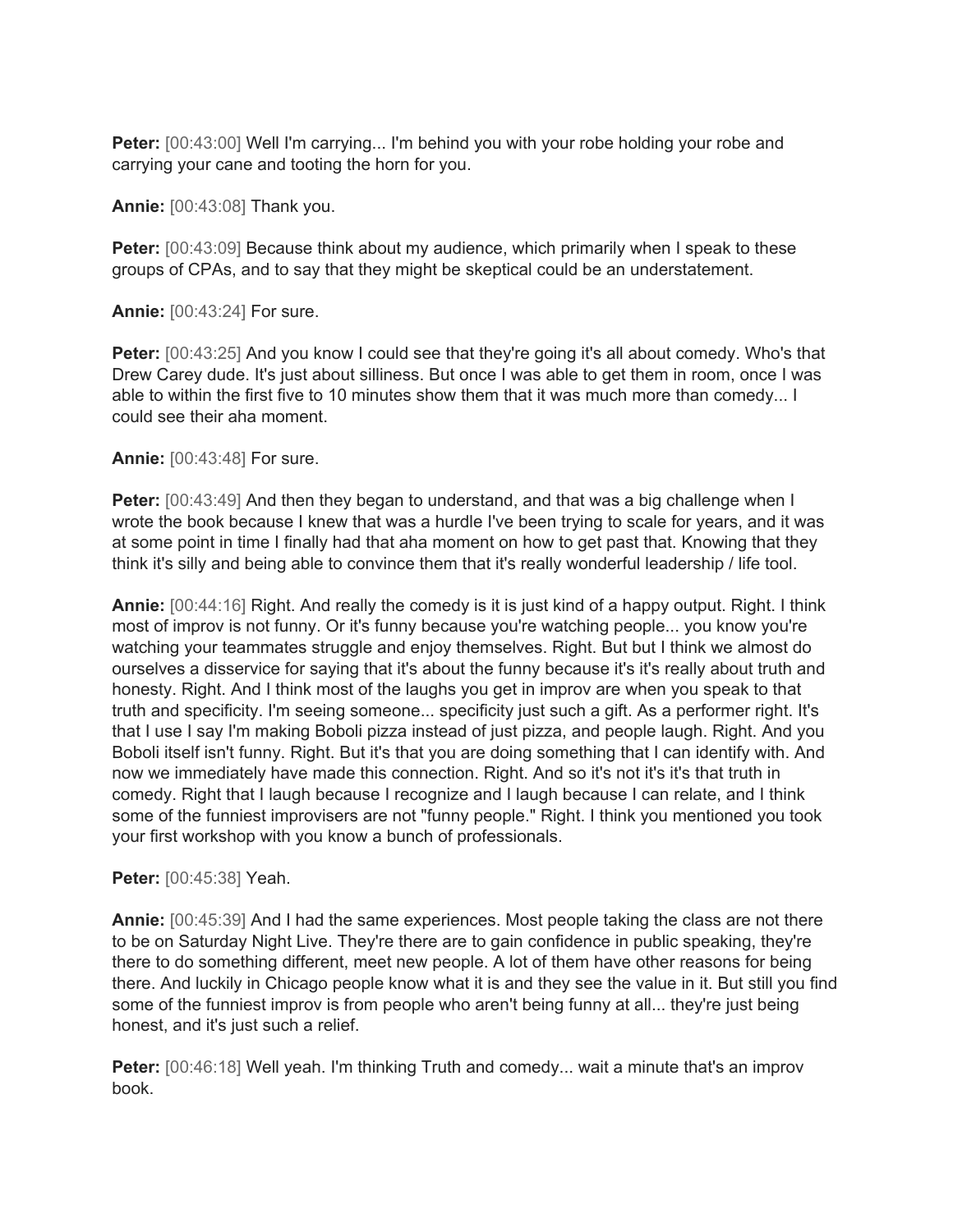**Annie:** [00:46:24] It is.

**Peter:** [00:46:24] I've read that I've got that somewhere in my bookshelf. And I think that was the first improv book that I read and then I turned into a student of it. But you're right. Boboli is kind of a funny word.... But you put it in context that everybody can get.

**Annie:** [00:46:43] Yes.

**Peter:** [00:46:44] And I think that's something... as you said, I went son of a gun I think you've just helped me here because you know I mean I started a new book called Financial Storytelling.

**Annie:** [00:46:55] Can't wait to read that.

**Peter:** [00:46:57] Yeah. Because think about you know when you have the CFO or whatever and they're delivering data, delivering numbers, it's boring. I'd rather watch grass grow.

**Annie:** [00:47:11] Haha.

**Peter:** [00:47:11] But there's importance of these numbers so it's getting behind and understanding and finding out what that story is. What I put as part of financial storytelling is taking complex stuff and putting it in a context that everybody can understand. And when you said Boboli pizza, and that would connect with everybody in the room, my light went off and I went that's exactly what I've been doing. I just didn't put it in that same context.

**Annie:** [00:47:40] Great. Right. And I think when you're speaking, when you're doing public speaking or on stage or anything, there's that barrier between you and the audience right. And anything you can do to break that down and make that relatable, especially if you can get a laugh right because a laugh... you know it kind of lets information sneak in the back door. It releases this executive function.... that you are now willing to listen a little bit more and retain a little bit more because you know, chemically, your brain saying this is something you want to pay attention to. Obviously, brain chemistry and all that is not my forte, but it's true.

**Peter:** [00:48:22] It is. And brain chemistry is not my forte either. However I have been immersing myself, as it relates to these emotionally charged events such as laughter, and in a book I've read by John Medina called Brain Rules states you know when we laugh like that, it's just like your brain is emotionally charged event. It's like taking a posting and slapping it on your brain. Remember this. Remember this. And those are emotionally-charged events laughter sadness shock whatever. Stick with us versus boring data, which is mind numbing, but we tend to do that. And I did... a very complex piece. The night before I'm sitting there going I'm gonna put them to sleep on this consolidation of a VIE or whatever, and I'm like I had my slides, I had my words, and somebody asked me what did you do? I said I try and break it down to the lowest common denominator. They're trying to move something from here to here. They're trying to put something someplace that doesn't want to be. And that's when I got the idea to use mother in laws as part of my presentation on this topic because I knew I had 200 CPAs in the room and I know a bunch of them had to be married, and a bunch of a bunch of them got mother in laws. And then I went from the body language of when I put this initial slide up of body language grab my phone to when I hit the punchline on the mother in law, then it went to instant laughter and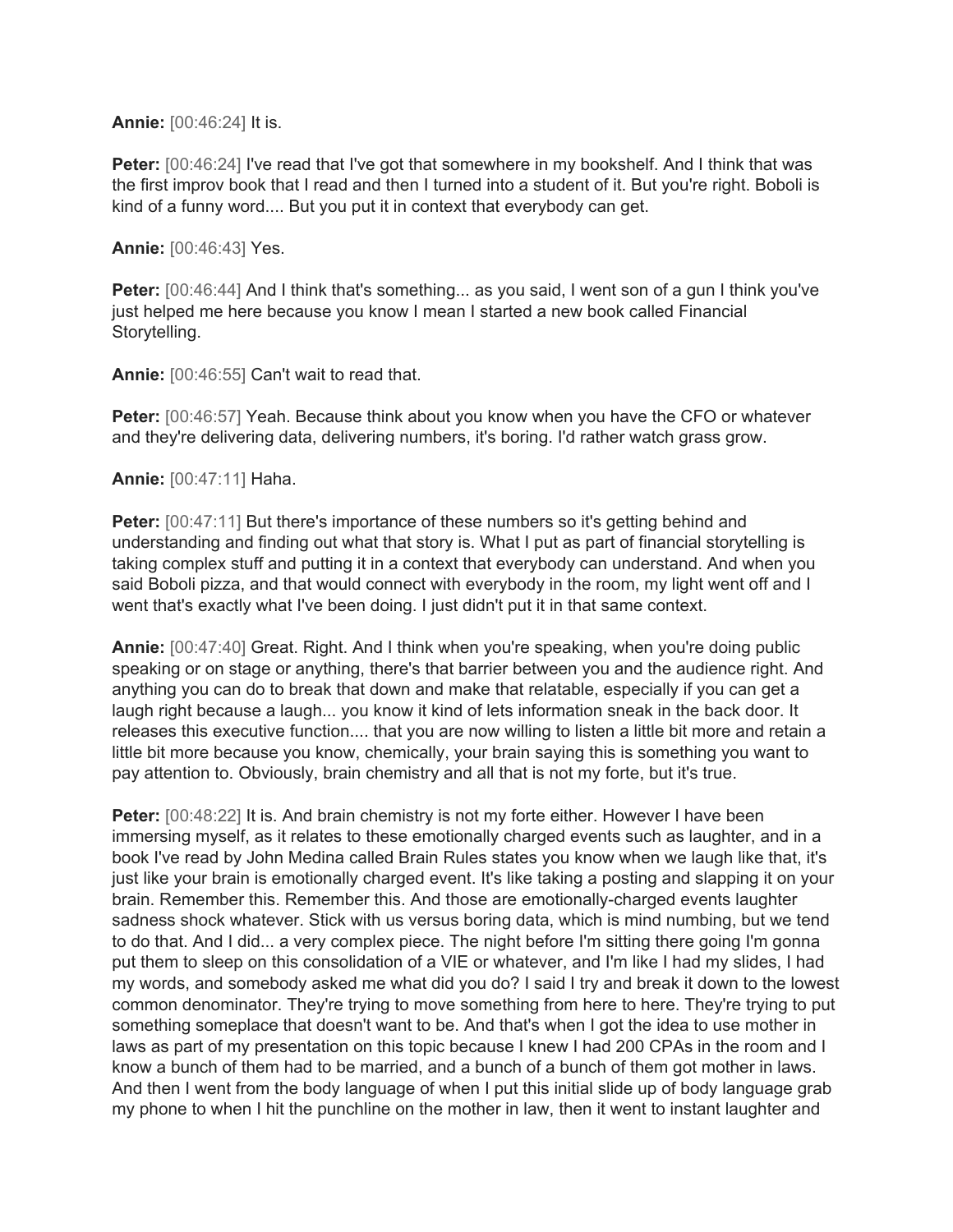everybody leaned forward and they were engaged. Putting things in context that other people could understand. Improv taught me that - you helped me realize that.

**Annie:** [00:50:09] Oh well, thanks! Hehe.

**Peter:** [00:50:11] Wow. Because I mean you know I've had so many people ask me when I when I do that, how do you do that? And you just put it into context - I'm improvising. I'm throwing stuff out. I'm asking those questions. I'm trying to find that lowest common denominator; put things in context that everybody can can do, and we all can do it. It just takes time and practice.

**Annie:** [00:50:35] For sure. Yeah. And you know Boboli means something different than dominoes right.

**Peter:** [00:50:41] Right.

**Annie:** [00:50:41] You took the time to make Boboli... But I didn't have enough time to make it from scratch.

**Peter:** [00:50:47] Haha. Exactly. And before Domino's changed that within the last couple of years, Domino's did not have a really positive... as really as it relates to pizza.

**Annie:** [00:51:00] Yeah.

**Peter:** [00:51:01] Exactly. Oh my gosh we could talk for hours.

**Annie:** [00:51:04] For sure.

**Peter:** [00:51:05] And we will. But I want to have respect for your time and and I just want to say I enjoyed this conversation. And we will have another conversation again and go in different directions. The name of the not for profit again was?

**Annie:** [00:51:23] Room 2 Improv.

**Peter:** [00:51:27] OK I'll make sure that I put that in and the show notes, if anyone wants to visit or understand, Or better yet provide resources and send money to the nonprofit.

**Annie:** [00:51:39] That'd be wonderful.

**Peter:** [00:51:39] More than happy to do that. I hope some day here in the near future get to Chicago, get a chance to meet with you, and just pick your brain even more because I've learned a ton. You've brought a different perspective than I thought this was going to go. And you did great job related back to really work and how to manage, how to lead, how to diffuse, and how to provide such a wonderful culture to an organization, and your employer... you know let your employer listen to this, especially this part. She deserves a raise and a promotion.

**Annie:** [00:52:15] Oh, thank you. Thank you. I appreciate that and this was so much fun. I look forward to talking again, and when you're in town I'll take you out Lou Malnati's.